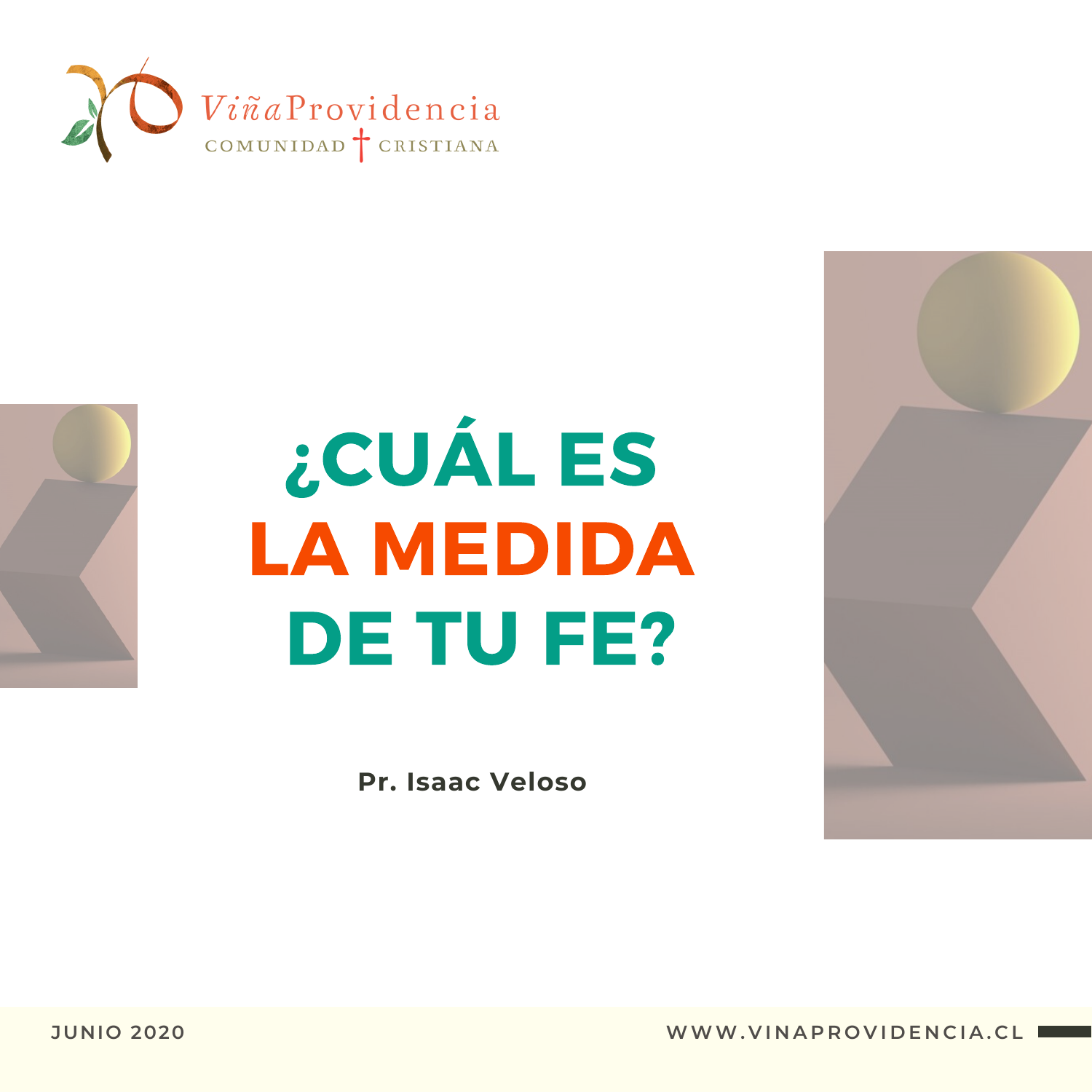

ENTONCES VINIERON A JERICÓ; Y AL SALIR DE JERICÓ ÉL Y SUS DISCÍPULOS Y UNA GRAN MULTITUD, BARTIMEO EL CIEGO, HIJO DE TIMEO, ESTABA SENTADO JUNTO AL CAMINO MENDIGANDO. Y OYENDO QUE ERA JESÚS NAZARENO, COMENZÓ A DAR VOCES Y A DECIR: ¡JESÚS, HIJO DE DAVID, TEN MISERICORDIA DE MÍ! Y MUCHOS LE REPRENDÍAN PARA QUE CALLASE, PERO ÉL CLAMABA MUCHO MÁS: ¡HIJO DE DAVID, TEN MISERICORDIA DE MÍ!...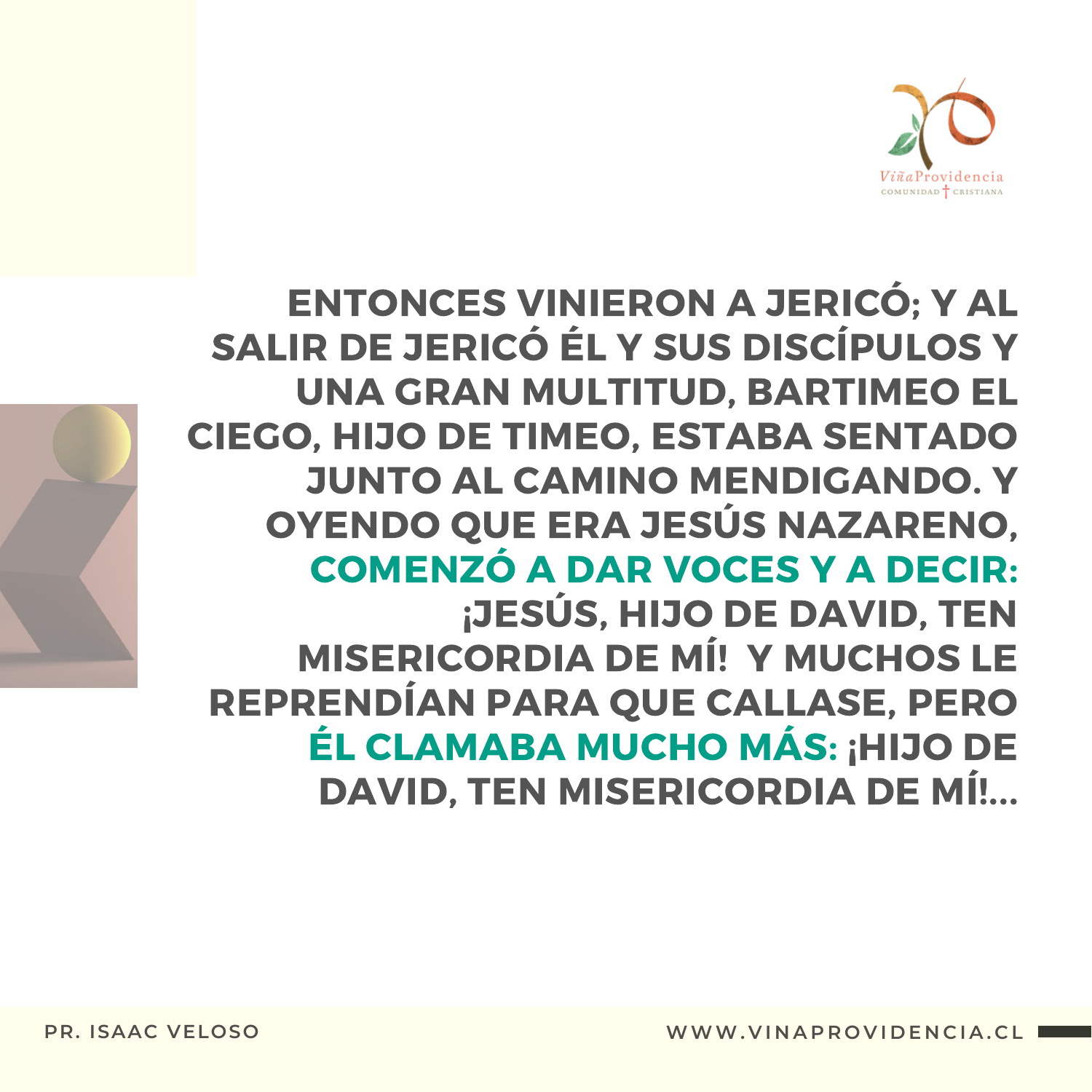

...ENTONCES JESÚS, DETENIÉNDOSE, MANDÓ LLAMARLE; Y LLAMARON AL CIEGO, DICIÉNDOLE: TEN CONFIANZA; LEVÁNTATE, TE LLAMA. EL ENTONCES, ARROJANDO SU CAPA, SE LEVANTÓ Y VINO A JESÚS. RESPONDIENDO JESÚS, LE DIJO: ¿QUÉ QUIERES QUE TE HAGA? Y EL CIEGO LE DIJO: MAESTRO, QUE RECOBRE LA VISTA. Y JESÚS LE DIJO: VETE, TU FE TE HA SALVADO. Y EN SEGUIDA RECOBRÓ LA VISTA, Y SEGUÍA A JESÚS EN EL CAMINO.

- MARCOS 10:46-52 VRV 60 -

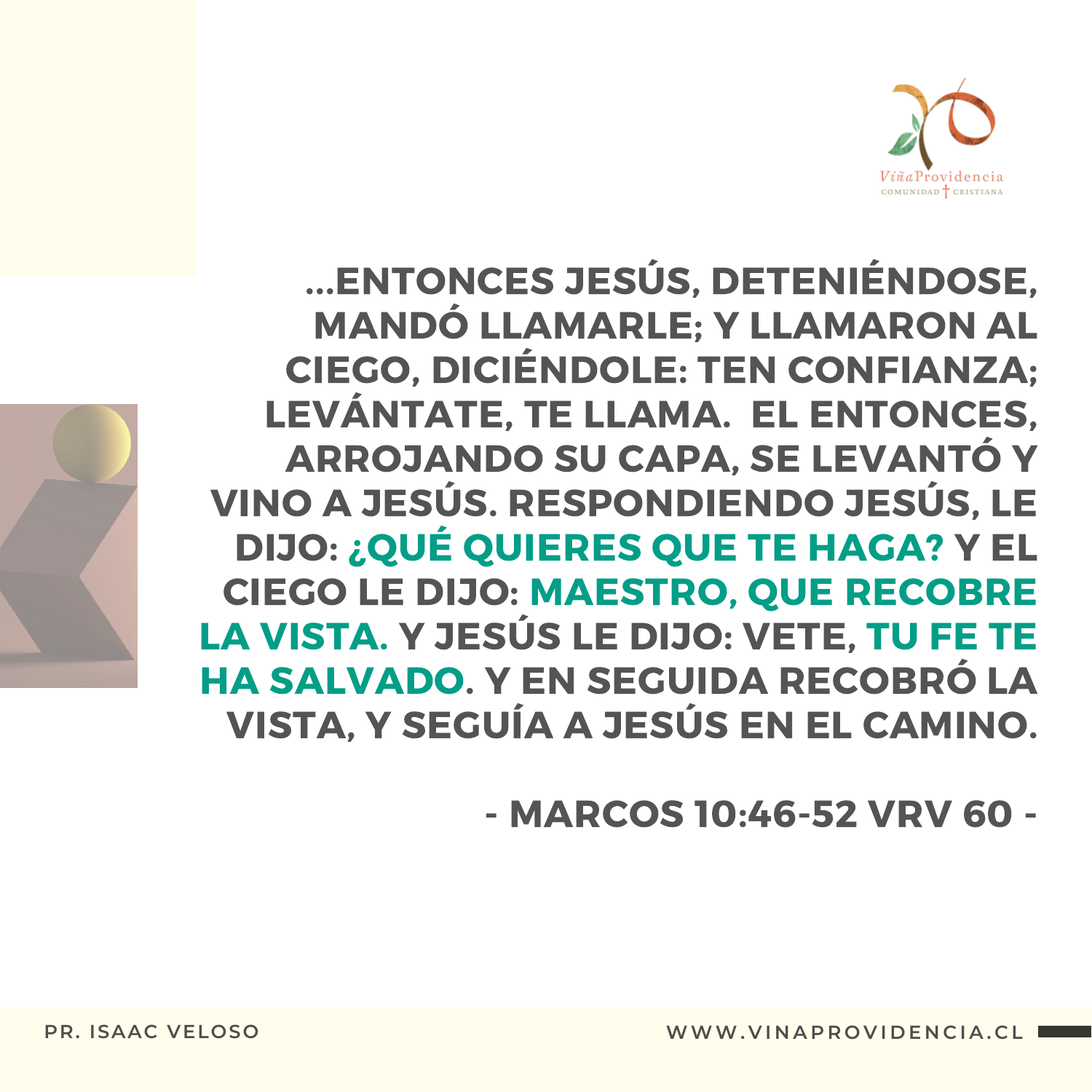

#### INTRODUCCIÓN

#### TENER FE EN DIOS ES CREER, CONFIAR Y OBEDECERLE. TODOS TENEMOS UNA MEDIDA DE FE, QUE DIOS NOS ENTREGA.

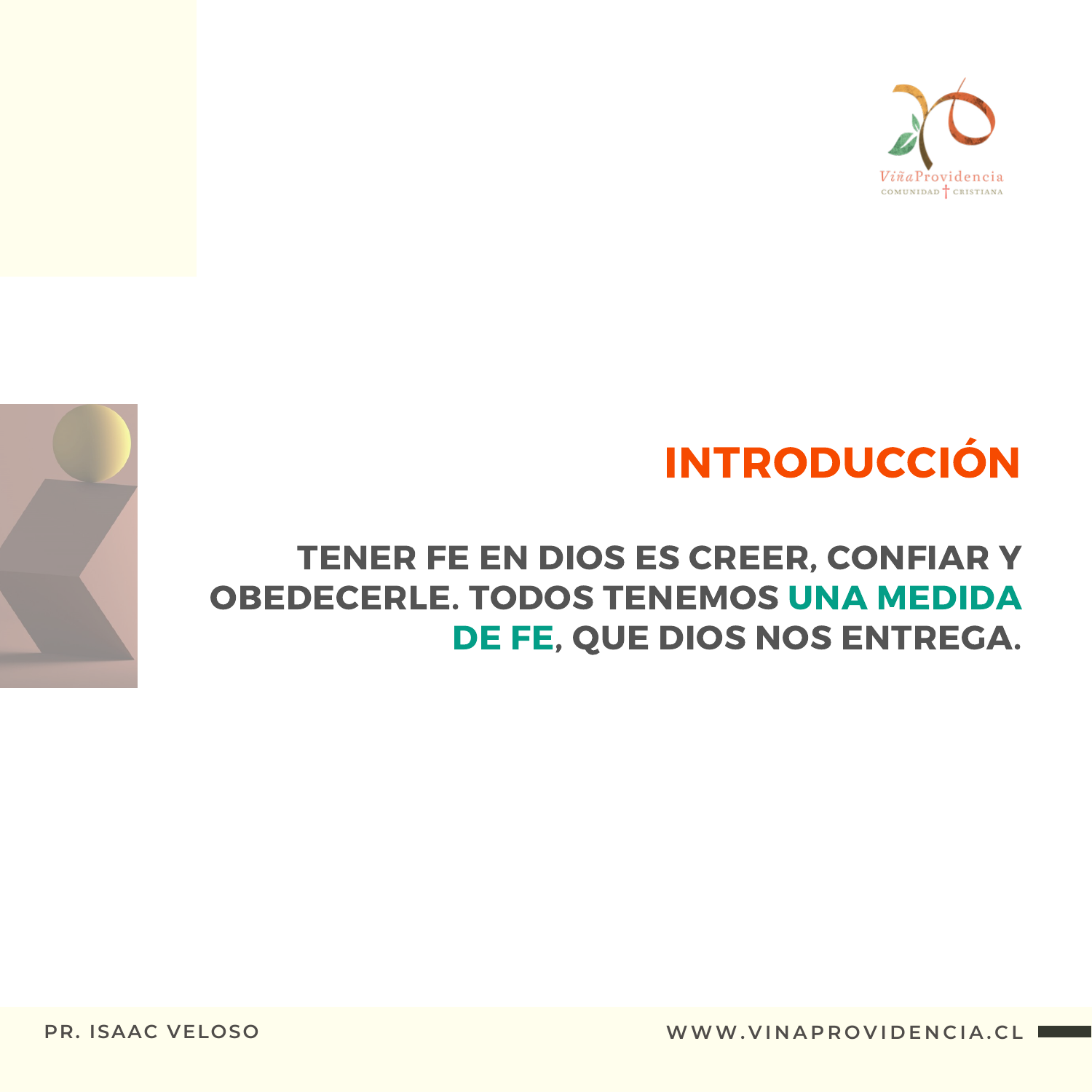

#### DEBEMOS PEDIR CON FE

DIOS SE COMPLACE Y DERRAMA SU CORAZÓN SOBRE AQUELLOS QUE CLAMAN CON SINCERIDAD, ENTONCES TU CLAMOR ES ESCUCHADO.

#### UNA FE INQUEBRANTABLE

LOS PROBLEMAS, PRUEBAS Y DIFICULTADES HOY SON PARTE DE NUESTRA VIDA. NO DEBEMOS RENUNCIAR Y MANTENER CON FIRMEZA NUESTRA FE.

ISAÍAS 55:6 DICE: "BUSQUEN AL SEÑOR MIENTRAS SE DEJE ENCONTRAR, LLÁMENLO MIENTRAS ESTÉ CERCANO."

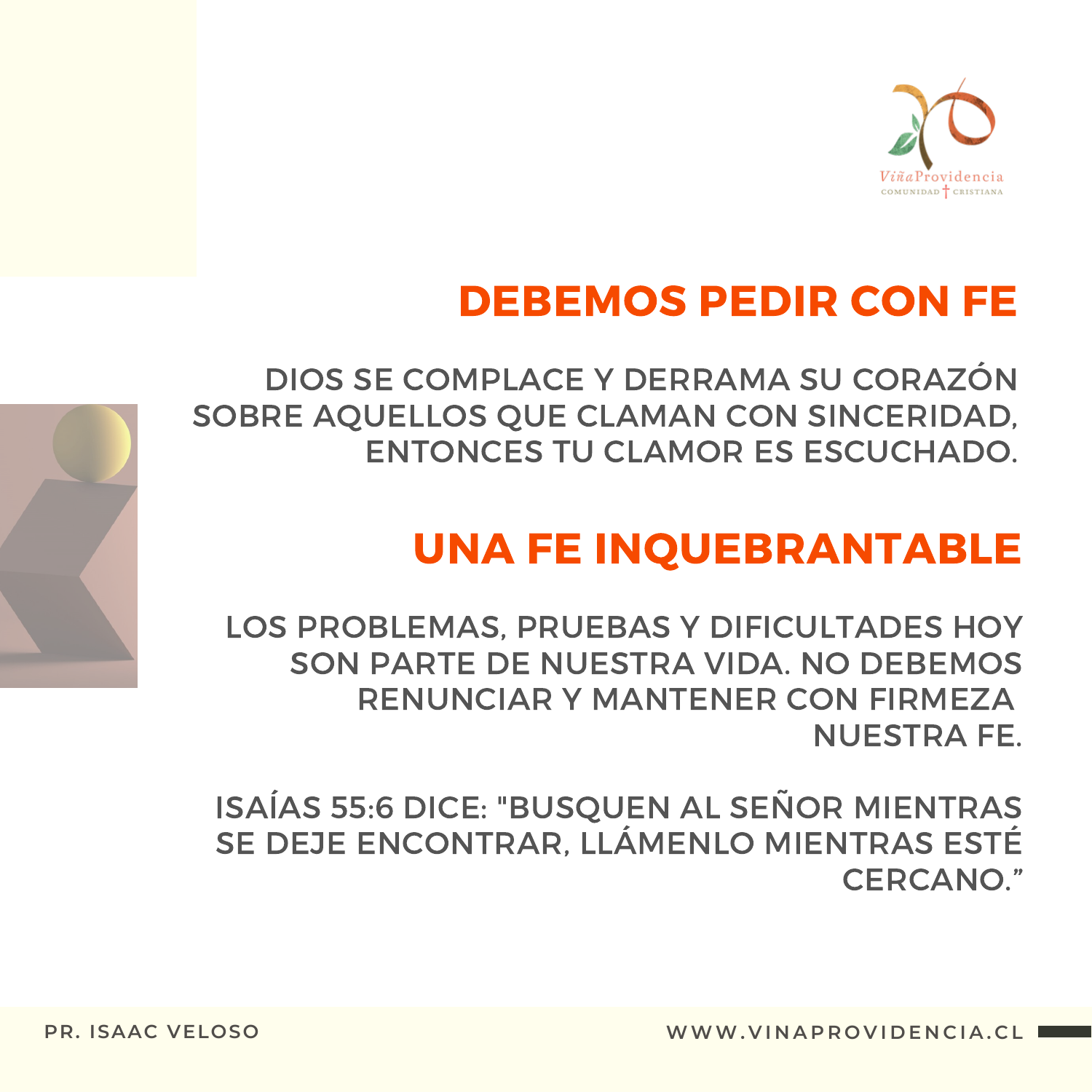

#### **DECLAREMOS NUESTRAS PETICIONES CON FE**

"JESÚS LE DIJO A BARTIMEO". (MARCOS 10:51) ¿QUÉ QUIERES QUE HAGA POR TI?, LE PREGUNTÓ. "RABÍ, QUIERO VER RESPONDIÓ EL CIEGO"

**CUANDO PEDIMOS A DIOS, DEBEMOS HACERLO** CON FE Y POR COSAS CONCRETAS, ENTONCES **VEREMOS LA RESPUESTA DE DIOS.** (MARCOS 10:52)

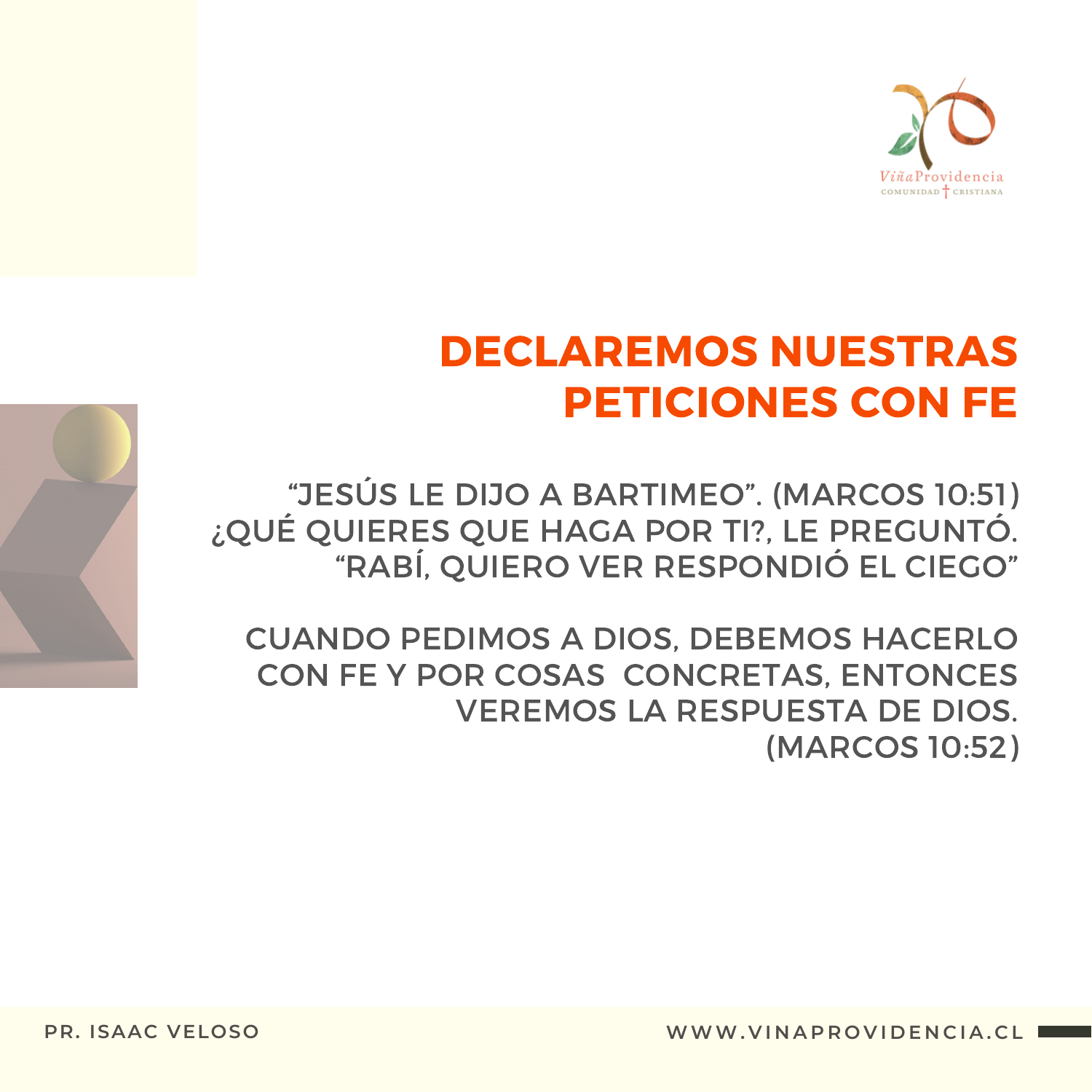



# ¿QUÉ QUIERES QUE HAGA,<br>TE PREGUNTA EL SEÑOR HOY?

**PR. ISAAC VELOSO** 

WWW.VINAPROVIDENCIA.CL